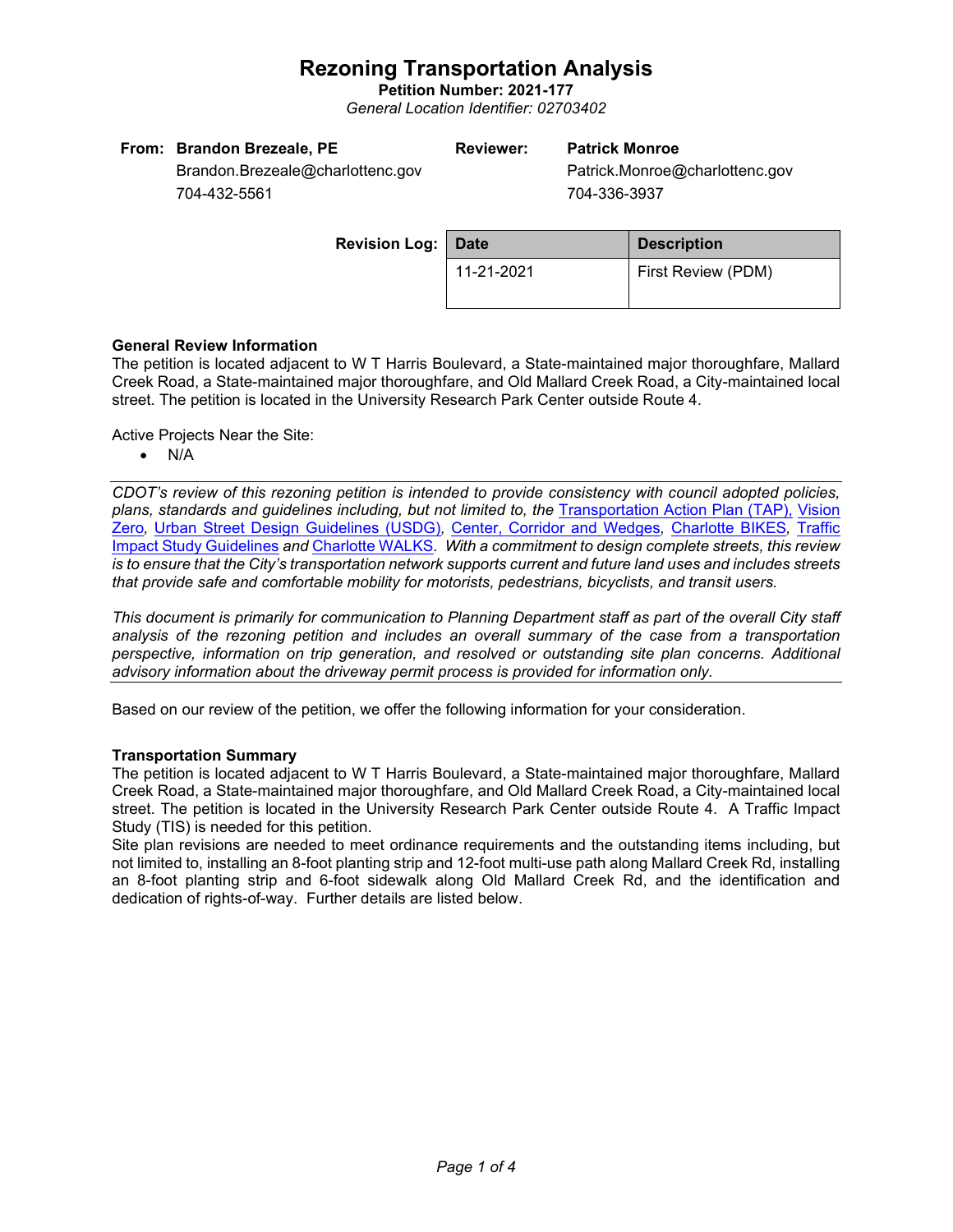**Petition Number: 2021-177** *General Location Identifier: 02703402*

## **Trip Generation**

| <b>Scenario</b>     | <b>Land Use</b>                | <b>Intensity</b> | <b>Trip Generation</b><br>(vehicle<br>trips/day) | <b>Source</b>       |
|---------------------|--------------------------------|------------------|--------------------------------------------------|---------------------|
| <b>Existing Use</b> | Pharmacy with<br>Drive-Through | 14,380 SF        | 1,000                                            | Tax Record          |
| <b>Entitled Use</b> | Retail                         | 17,308 SF        | 1,825                                            | RZ 1999-022         |
| Proposed Use        | Gas station (large)            | 4,993 SF         | 4,135                                            | Site Plan: 5/1/2021 |

## **Provide comments to the specified comments below.**

### **Outstanding Issues Strikethrough = Resolved**

- 1. **Curbline:** The proposed zoning district has a setback measured from back of the existing or proposed future curbline.
	- a. **WT Harris Blvd:** The future location of curb and gutter will be 53-feet measured from the centerline to the back-of-curb.



- b. **Mallard Creek Rd:** Location of the future curb and gutter is in the existing location.
- c. **Old Mallard Creek Rd:** Location of the future curb and gutter is in the existing location.

Label and dimension the curb and gutter from the centerline for each road on the site plan. Coordinate with NCDOT regarding the installation of curb on WT Harris Blvd along the property frontage.

## 2. **Traffic Study:**

A Traffic Impact Study is necessary for the complete review of this petition due to the site generating more than 2,500 daily trips.

Staff will receive the petition and begin review, but the public hearing will not be scheduled until the TIS is approved to allow for the minimum time necessary for CDOT to review the study and reach agreement with the petitioner on the required transportation commitments. *Any agreed upon commitments shall be included on the last site plan submitted no fewer than 4 weeks prior to the public hearing.* Therefore, additional traffic mitigation comments may be forthcoming once the TIS is approved by CDOT (and NCDOT).

- 3. Revise site plan to label and dimension the right-of-way from the road centerline.
- 4. Revise site plan to show Control of Access on WT Harris Blvd. Confirm with NCDOT
- 5. Revise site plan and conditional note(s) to commit to construct an 8-foot planting strip, and 12-foot multi-use path on Mallard Creek Road per Chapter 19. The site plan shall label and dimension both items from the back of curb and gutter and road centerline.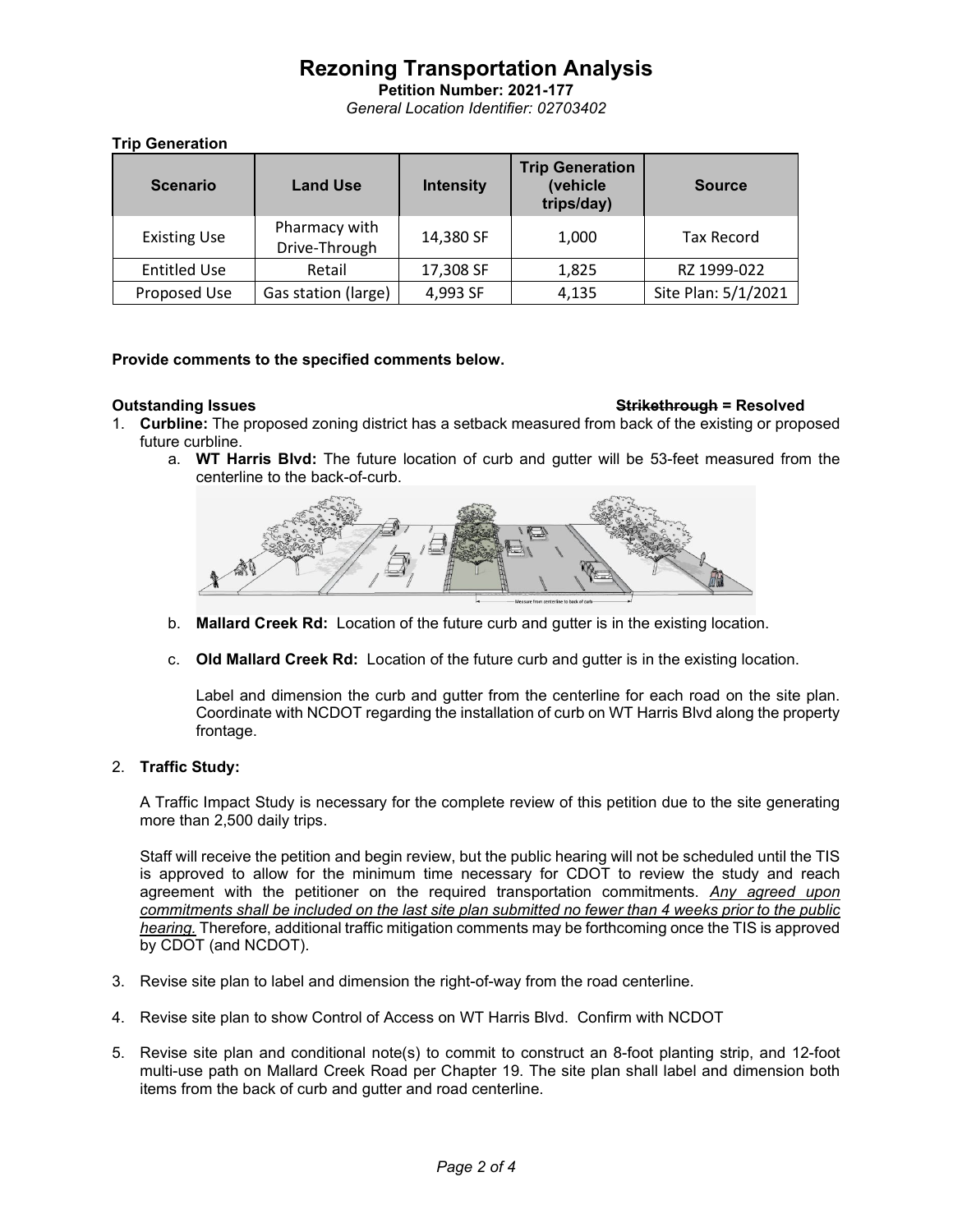**Petition Number: 2021-177** *General Location Identifier: 02703402*

- 6. Revise site plan and conditional note(s) to commit to construct an 8-foot planting strip, and 6-foot sidewalk on Old Mallard Creek Road per Chapter 19. The site plan shall label and dimension both items from the back of curb and gutter and road centerline.
- 7. Revise site plan and conditional note(s) to commit to construct an 8-foot planting strip, and 12-foot multi-use path on WT Harris Blvd per Chapter 19. The site plan shall label and dimension both items from the back of curb and gutter and road centerline. This item must be coordinated with NCDOT
- 8. A site plan note(s) specifying dedication and fee simple conveyance of all rights-of-way to the City before the site's first building certificate of occupancy is issued as needed. CDOT requests rights-ofway set at 2' behind back of sidewalk where feasible.
- 9. A site plan note specifying that all transportation improvements will be approved and constructed before the site's first building certificate of occupancy is issued as needed.
- 10. Add conditional note "All public roadway improvements will be subject to the standards and criteria of CDOT and NCDOT, as applicable, to the roadway improvements within their respective road system authority. It is understood that such improvements may be undertaken by the Petitioner on its own or in conjunction with other development or roadway projects taking place within the broad north eastern Mecklenburg area, by way of a private/public partnership effort or other public sector project support."

## **Advisory Information**

The following are requirements of the developer that must be satisfied prior to driveway permit approval. These requirements shall be reflected on the rezoning plan, as appropriate.

- 1. The setback for this district is measured from the back of the existing or future curbline as determined by CDOT and Planning during the permitting process.
- 2. CDOT has the authority to regulate/approve all private street/driveway and public street connections to the right-of-way of a street under the regulatory jurisdiction of the City of Charlotte, per the City of Charlotte's Driveway Regulations.
- 3. Adequate sight triangles must be reserved at the existing/proposed street entrance(s). Two 35' x 35' sight triangles (and two 10' x 70' sight triangles on NCDOT-maintained streets) are required for the entrance(s) to meet requirements. All proposed trees, berms, walls, fences, and/or identification signs shall not interfere with sight distance at the entrance(s) and shall be identified on the site plan.
- 4. The proposed driveway connection(s) to public streets will require a driveway permit(s) to be submitted to CDOT (and NCDOT on NCDOT-maintained streets) for review and approval. The exact driveway location(s) and type/width of the driveway(s) will be determined by CDOT during the driveway permit process. The locations of the driveway(s) shown on the site plan are subject to change in order to align with driveway(s) on the opposite side of the street and comply with City Driveway Regulations and the City Tree Ordinance.
- 5. All proposed commercial driveway connections to a future public street will require a driveway permit submitted to CDOT for review and approval.
- 6. Any fence or wall constructed along or adjacent to any sidewalk or street right-of-way requires a certificate issued by CDOT.
- 7. A Right-of-Way Encroachment Agreement is required for the installation of any non-standard item(s) (irrigation systems, decorative concrete pavement, brick pavers, etc.) within a proposed/existing Citymaintained street right-of-way by a private individual, group, business, or homeowner's/business association. An encroachment agreement must be approved by CDOT prior to construction/installation. Contact CDOT for additional information concerning cost, submittal, and liability insurance coverage requirements.
- 8. The petitioner needs to complete and submit the [Right of way Abandonment Petition form](https://charlottenc.gov/Transportation/Permits/Pages/RightofWayAbandonment.aspx) to CDOT for review. The decision of this rezoning petition does not correlate with the decision of the possible abandonment, as this decision is issued within the separate Right of Way Abandonment process that is controlled by North Carolina General Statutes.